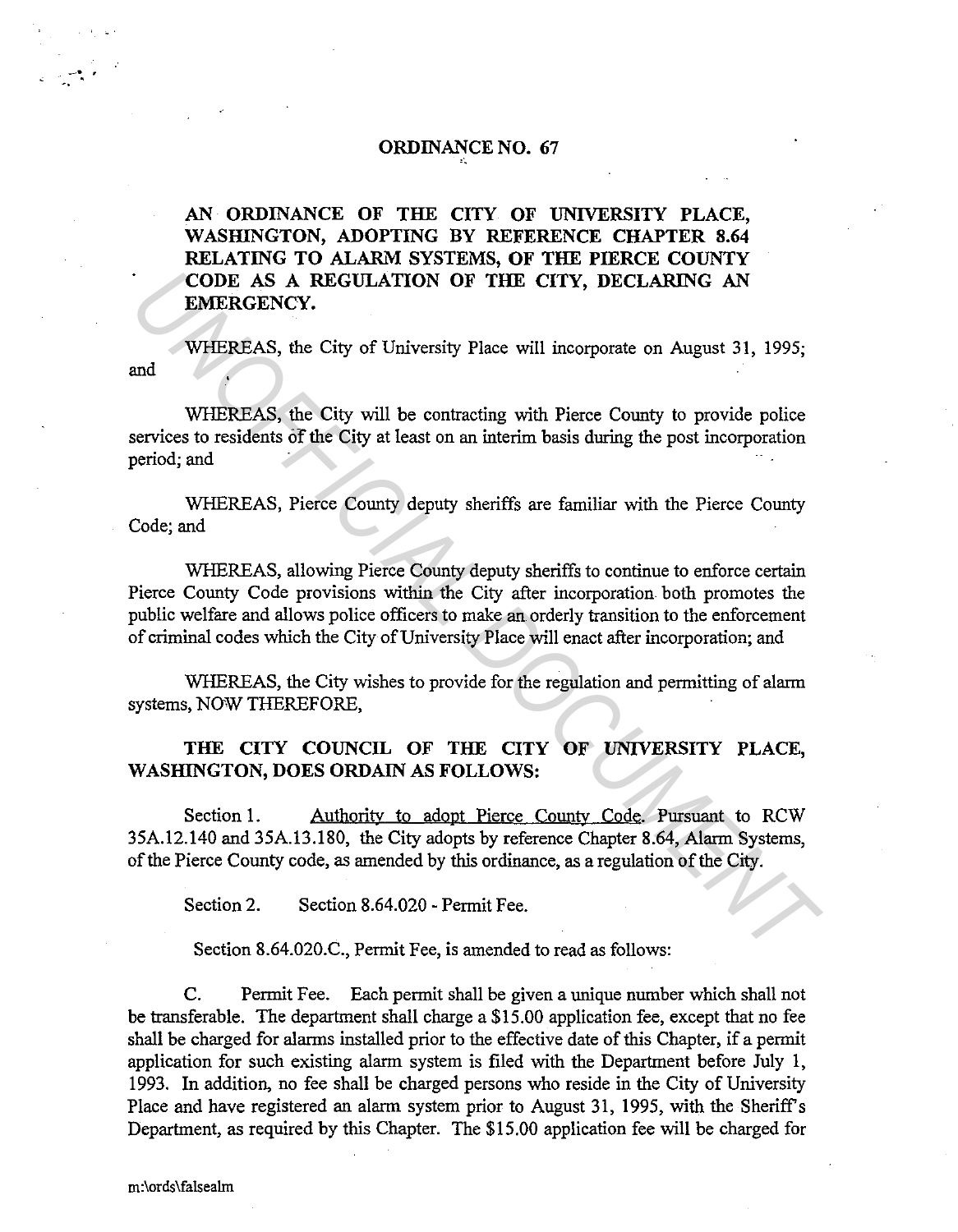all applications from persons who reside in the City of University Place received as of August 31, 1995, the city's official date of incorporation. The application fee will be immediately transferred to the City of University Place.

Section 3. Section 8.64.030 - Permit Revocation.

Section 8.64.030.B, Notice of Revocation, is amended to ready as follows:

B. Notice of Revocation. The sheriff shall notify such permittee in writing by first class mail of the revocation of his/her alarm permit and the grounds therefore. The notice shall specify the specific date of revocation, which shall be no sooner than ten days after the notice is deposited by mail.

Section 4. Service Charges.

Section 8.64.050B. is amended to read as follows:

B. Service charges shall be transferred to the City of University Place.

Section 5. Severability. Should any section, paragraph, sentence, clause or phrase of this Ordinance, or its application to any person or circumstance, be declared unconstitutional or otherwise invalid for any reason, or should any portion of this Ordinance be preempted by state or federal law or regulation, such decision or preemption shall not affect the validity of the remaining portions of this Ordinance or its application to other persons or circumstances. Section 8.64.030.B, Notice of Revocation, is amended to ready as follows:<br> **B.** Notice of Revocation. The sheriff shall notify such permittee in writing by<br>
first class mail of the revocation of his/her alarm permit and th

Section 6. Effective Date. This ordinance, passed by a majority plus one of the whole membership of the City Council as a public emergency ordinance necessary for the protection of the public health, safety, property, or peace, shall be effective on the official date of incorporation.

**PASSED BY THE CITY COUNCIL ON AUGUST 28, 1995** 

K. Flemming, Mayor.

**ATTEST:** 

~ .... ~ *;2au\_\_.* 

Susan Matthew, Interim City Clerk

m:\ords\falsealrn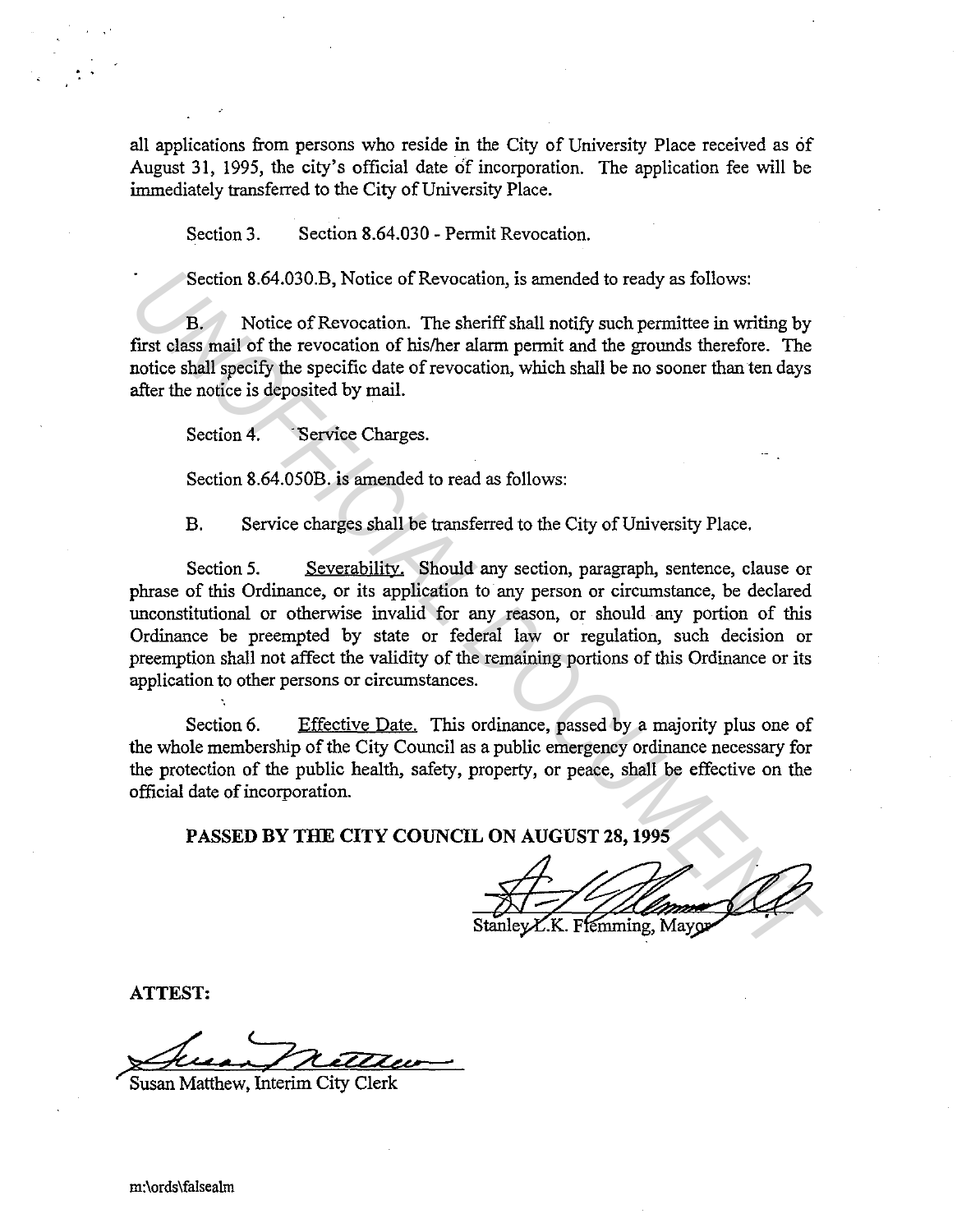# **APPROVED AS TO FORM:**

Robert J. Backstein, Interim City Attorney

 $\mathbb{Z}$ 

Date of Publication: August 31, 1995 Effective Date: August 31, 1995 Patective Date: August 31, 1995<br> **Effective Date:** August 31, 1995<br>
Angles 31, 1995<br>
Angles 31, 1995<br>
Angles 31, 1995<br>
Angles 31, 1995<br>
Angles 31, 1995<br>
Angles 31, 1995<br>
Angles 31, 1995<br>
Angles 31, 1995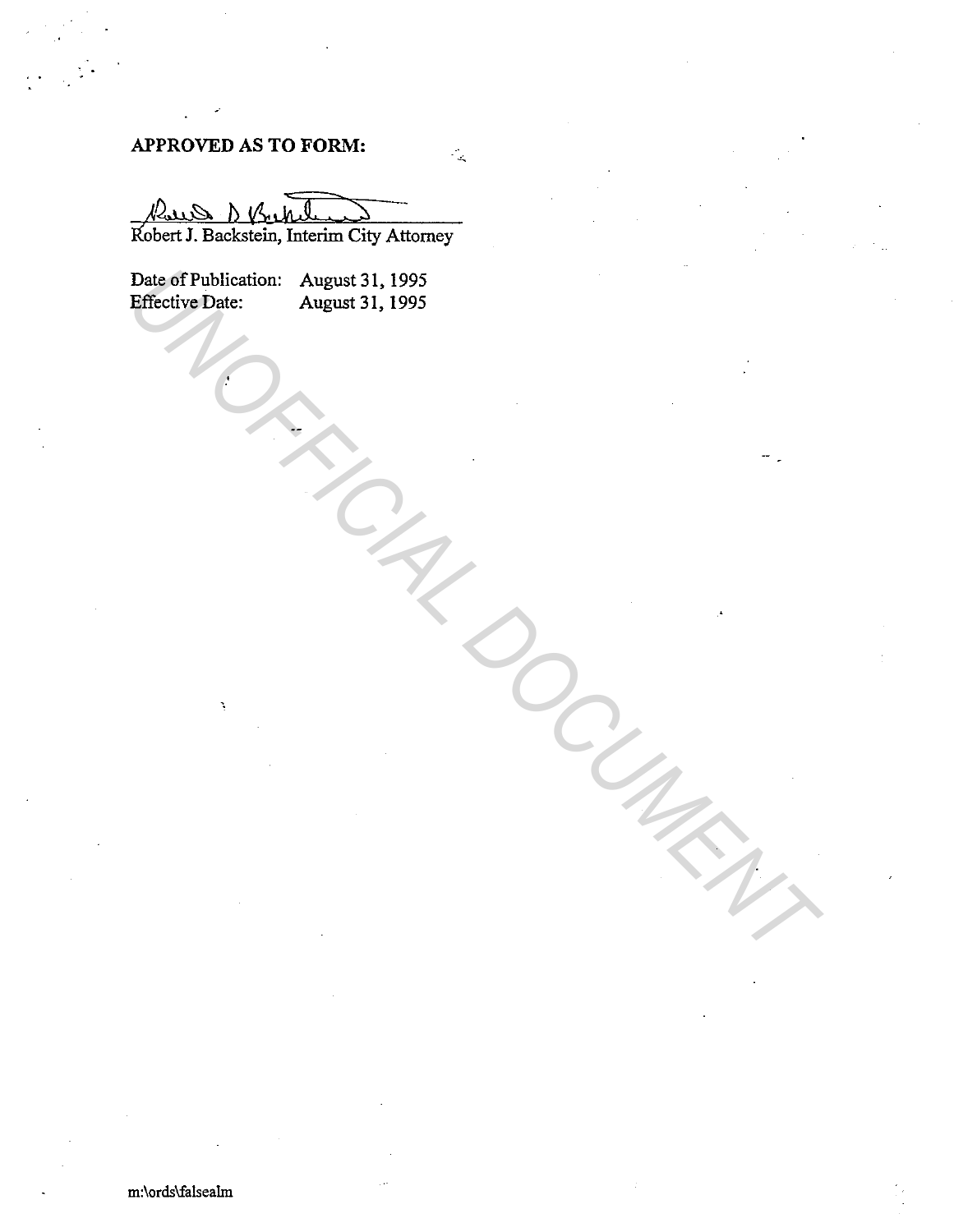#### Chapter B.64

### ALARM·SYSTEMS

| Sections:                                           |                                                            |
|-----------------------------------------------------|------------------------------------------------------------|
| 8.64.010                                            | Definitions.                                               |
| 8.64.020                                            | Permit Requirements.                                       |
| 8.64.030                                            | Permit Revocation.                                         |
| 8.64.040                                            | Permit Reinstatement.                                      |
| 8.64.050                                            | Service Charges.                                           |
|                                                     | 8.64.060 Additional Duties of Permittee and/or Agents of   |
|                                                     | Permittee.                                                 |
|                                                     | 8.64.070 Unlawful Systems and Uses.                        |
|                                                     | 8.64.080 Violation - Penalty.                              |
| 8.64.090                                            | Severability.                                              |
|                                                     |                                                            |
|                                                     | 8.64.010 Definitions.                                      |
|                                                     | " A. "Alarm System" means any system, device, or mechanism |
|                                                     | which, when activated, transmits a telephone message to    |
|                                                     | a private monitoring company or some other number, or      |
|                                                     | emits an audible or visible signal that can be heard or    |
|                                                     | seen by persons outside the protected premises, or         |
|                                                     | transmits a signal beyond the premises in some other       |
|                                                     | fashion, except any system, device, or mechanism           |
|                                                     | primarily protecting a motor vehicle.                      |
| в.                                                  | "Burglary Alarm System" means an alarm system designed     |
|                                                     | or used for detecting and reporting an unauthorized        |
|                                                     | entry or attempted unauthorized entry upon real property   |
|                                                     | protected by the system.                                   |
| $\mathbf{c}$ .                                      | "Robbery Alarm System" means an alarm system designed or   |
|                                                     | used for alerting others of a robbery or other crime in    |
|                                                     | progress which involves potential serious bodily injury    |
|                                                     | or death.                                                  |
| $\mathbf{p} = \mathbf{D}$ .                         | "Department" means the Pierce County Sheriff's             |
|                                                     | Department.                                                |
| $E_{\bullet}$                                       | "False Alarm" means the activation of any burglary         |
|                                                     | and/or robbery alarm system when no crime is being         |
|                                                     | committed or attempted on the premises. An alarm shall     |
|                                                     | be presumed to be false if the police officers             |
|                                                     | responding do not locate any evidence of an intrusion or   |
|                                                     | commission of an unlawful act or emergency on the          |
|                                                     | premises which might have caused the alarm to sound.       |
| $\mathcal{L}(\mathcal{A})=\mathcal{L}(\mathcal{A})$ | Alarms caused by earthquakes, hurricanes, tornadoes, or    |
|                                                     | other violent acts of nature shall not be deemed to be     |
| $\mathcal{L}(\mathcal{M})$                          | false alarms.                                              |
|                                                     |                                                            |

## p. D. "Department" means the Pierce County Sheriff's Department.

F. "Permittee" means the person{s), corporation, or other business entity to whom a permit has been issued under this Chapter.

G. "Premises" means any area and any portion of any area protected by an alarm system.

H. "System subscriber" means person{s), corporation(s), or other business entity who purchased or contracted for any alarm system.

(Ord. 92-170 § 2 (part), 1993)

متوعا أبحاثير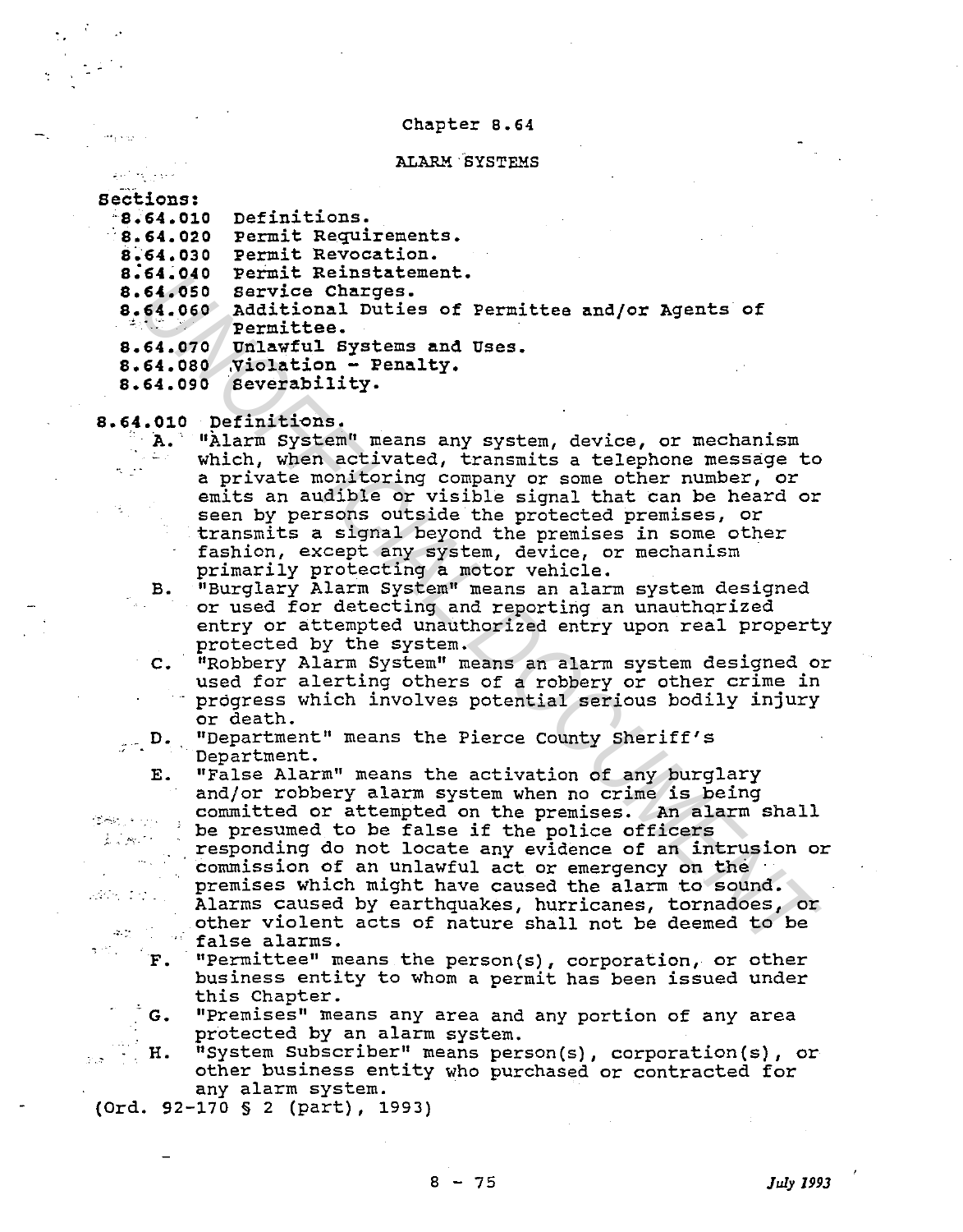- 8.64.020 Permit Requirements.
	- A. Permit Required. From and after July 1, 1993, no person shall operate or use an alarm system on any premises within unincorporated Pierce County under that person's control without first having obtained from the Sheriff's Department a separate permit for each premise protected<sup>-</sup> by an alarm system. The Department need not respond to any alarm system for which a permit has not first been obtained. For the purposes of this Section, a person shall be deemed to be an operator or user of an alarm shall be deemed to be an operator of user of an ararmy system if:<br>1. The person controls both the alarm system and the
		- premises upon which it is installed, or
		- 2; The person controls the premises and is the subscriber, client, or tenant of the system subscriber, or
			-

**8. Indeperson is the system subscriber.**<br>B. Application. All persons required to ob Application. All persons required to obtain a permit .must complete a permit application form. Information required to be provided on the permit application form includes, but is not necessarily limited to:

- 
- 1. Subscriber's name, address, and telephone number(s); Names and telephone numbers of three additional persons who will respond in the event of alarm activation in the absence of the subscriber; 3. The electrical inspection permit number;
- 4. Name of the alarm company responsible for regular maintenance and that company's electrical contractor's license number;
- 5. The information required in Paragraphs 3 and 4 of this subsection shall not apply to:
	- a. alarms which are installed by the homeowner/ tenant;
	- b. existing alarms; or
	- c. alarms which are installed in multiple-tenant buildings.

<sup>p</sup>**Failure to complete the required information will**  result in automatic denial of the permit.

c. Permit Fee. Each permit shall be given a unique number . *:* which shall not be transferable. The Department shall  $\rightarrow$  charge a \$15.00 application fee, except that no fee shall be charged for alarms installed prior to the *"·: .* .. , . effective date of this Chapter, if a permit application for such existing alarm system is filed with the<br>Department before July 1, 1993. Permit fees shall Department before July l, 1993. Permit fees shall be deposited into the Alarm systems Permits Account in the General Fund, to be used exclusively for the administration of this Chapter. chained. For the purposes of this Section, a person control and the deamed to be an operator or user of a nalar<br>signarii. The person controls both the alarm system and the<br>interaction controls both it is installed, or<br>the

D. Any person who owns, operates, or possesses any alarm system within unincorporated Pierce county which does not conform to the requirements of this Chapter shall disconnect that alarm and render it inoperable· or alter it in accordance with this Chapter no later than December 31, 1993.

(Ord. 92-170 § 2 (part), 1993)

. .  $\mathbb{R}^2$ 

- 50

 $\sim$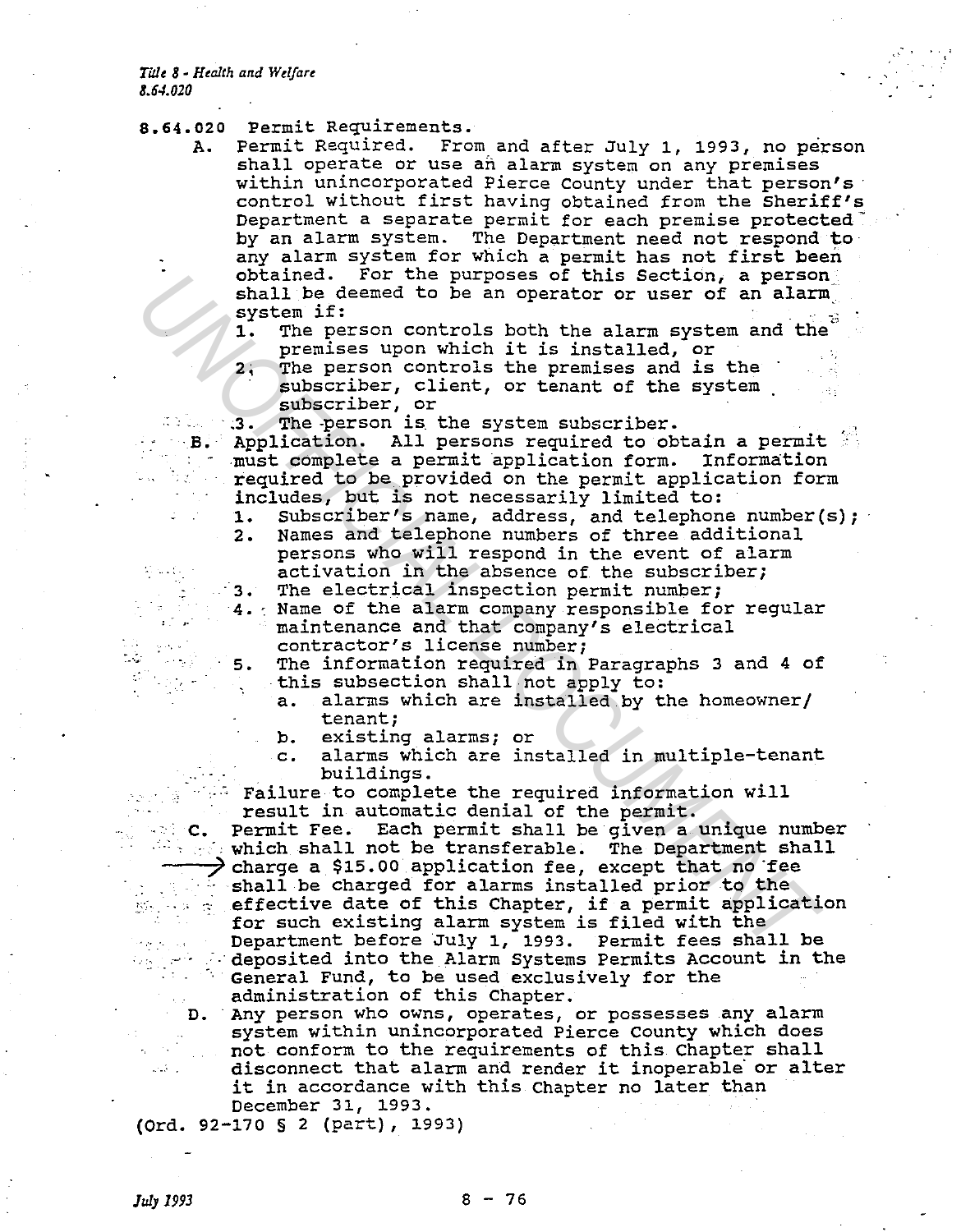- 8.64.030 Permit Revocation.
	- A. Grounds. The Sheriff may revoke a permit of any permittee:
		- 1. Whose alarm system has resulted in more than five false alarm responses by the Department within a six-month period, or
		- 2. Who has failed to pay a service charge, as set forth in Section 8.64.050 of this Chapter, within sixty days of billing.

B. Notice of Revocation. The Sheriff shall notify such permittee in writing by first class mail of the revocation of his/her alarm permit and the grounds ·therefor •

**Example 20 The notice shall specify the specific date of** revocation, which shall be no sooner than ten days after the notice is deposited in the mail, and that the **Department may discontinue responding to alarms which \_occur at the premises described in the revoked permit** . after the date of revocation.

c. Appeal. The permittee may appeal the intended or actual revocation pursuant to the provisions of the Hearing Examiner Code, Chapter 2.36 PCC.

(Ord. 92-170 § 2 (part), 1993)

8.64.040 Permit Reinstatement.

A. Reinstatement of the permit.may be made upon receipt by the Department of either:

- 1. A letter from a licensed alarm company that the alarm system is operating properly and/or the permittee's agents are properly trained in the alarm system operation; or
- 2.; Documentation from an owner/tenant who has personally installed the alarm system.

personally installed the alarm system.<br>B. The County shall not be responsible for any costs<br>incurred by the permittee to curlising incurred by the permittee to qualify for reinstatement. c. Reinstated permittees will be billed for any false alarm responses after reinstatement, and will be subject to further revocation after three more false alarm responses during the remainder of the six-month period. B. Notice of Revocation. The Sheriff shall notify such permittee in writing by first class mail of the revocation of his/her alarm permit and the grounds theoretor. The notice shall specify the specific date of revocation,

D. Permits will not be reinstated if there are any ...

'(Ord. 92-170 § 2 (part), 1993)

- 8.64.050 Service Charges.<br>A. A service charge of \$65.00 shall be billed to and paid<br>by the permittee for each false alarm response in exces by the permittee for each false alarm response in excess of two responses during a six-month period.
	- B. Service charges shall be deposited into the Alarm Systems Permits Account in the General Fund, to be used for the administration and enforcement activities associated with this Chapter.

(Ord. 92-170 § 2 (part), 1993)